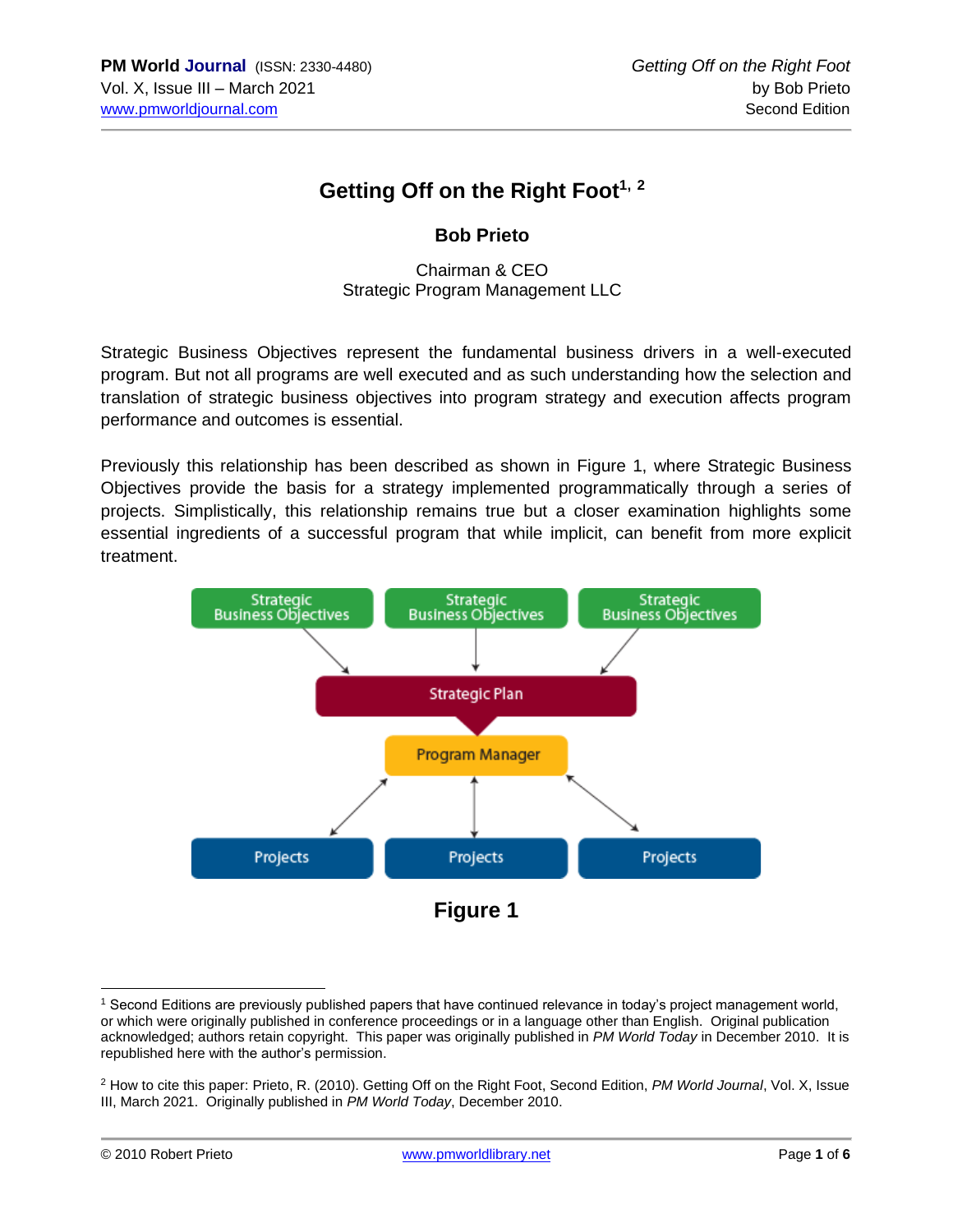#### **The Nature of Strategic Business Objectives**

Strategic Business Objectives by their very name must be truly strategic in nature. Their achievement should result in the transformational outcome that is desired. Strategic Business Objectives should describe "Outcomes" and not be confused for strategy or tactics which occur at a different level. They must be clearly and consistently articulated.

But strategic business objectives must be even more. They must be bounded in time. Open ended strategic business objectives describe a direction or intent, not a rate of progress towards an end goal. Without adequate bounding, progress is not measurable and ultimate success uncertain.

But even bounded strategic business objectives are not enough. There must be broad stakeholder buy in to these strategic business objectives and it is this lack on consensus that often acts as a passive drag on many programs. A review of large engineering and construction program experiencing scope, schedule and cost growth suggests that both articulation of the businesses strategic business objectives and broad stakeholder consensus were lacking. Simply put, strategy was flawed and organizational alignment inadequate since there was not agreement on the fundamental strategic business objectives to be achieved.



**Figure 2**

### **Strategic Alignment**

A hallmark of many successful programs is the extent and nature of the stakeholder alignment activities which happen at both a program and project level. But as the results of strategy reviews suggest, alignment on the strategic business objectives for which a strategy and implementing program are being developed, must happen among the key internal and external stakeholders before a strategy is even developed. Realistically, some iteration between strategy and strategic business objectives is possible if closer examination finds those objectives to be unachievable by any acceptable strategy.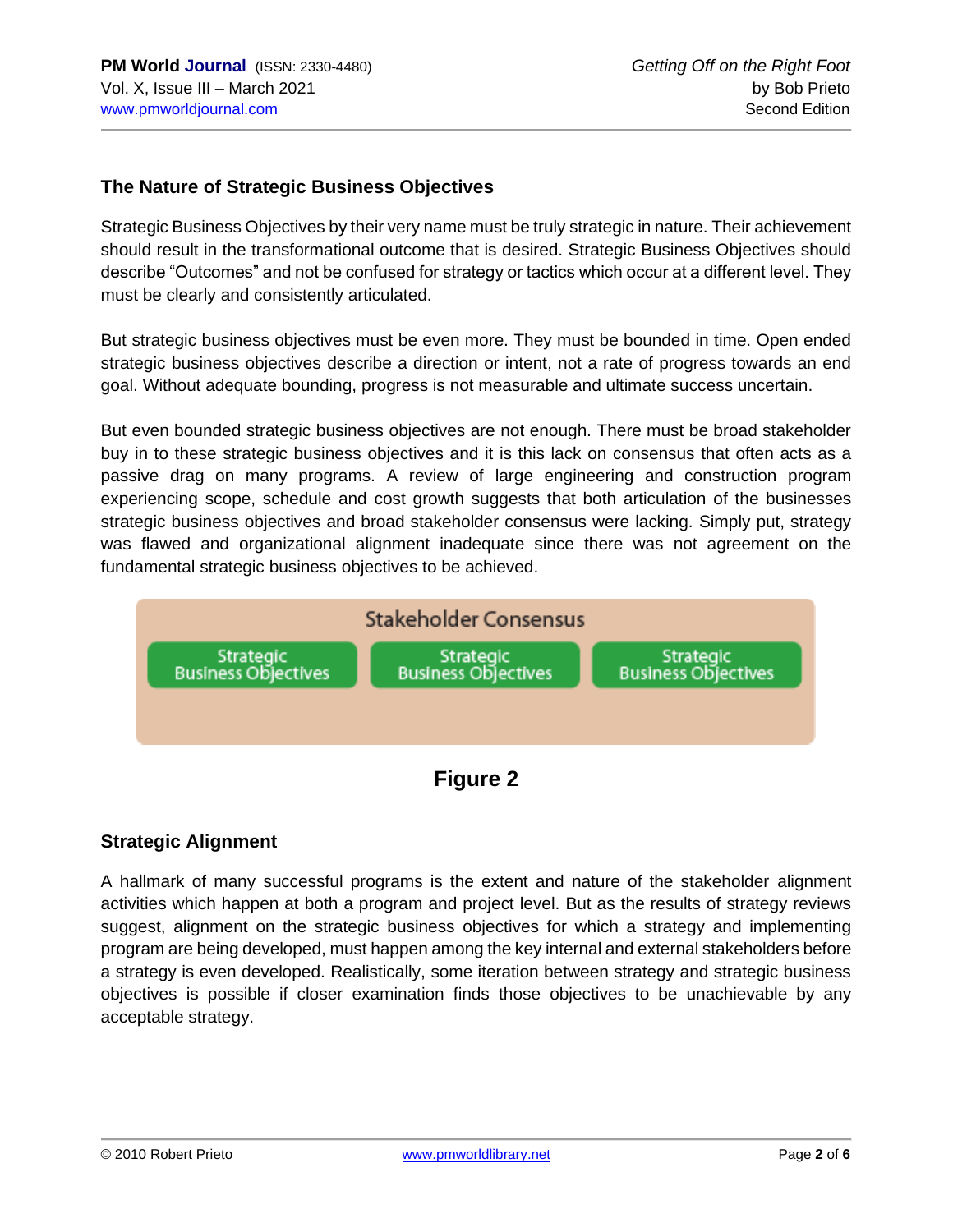

**Figure 3**

## **Strategic Business Objectives' KPIs**

Just as strong stakeholder involvement programs are a hallmark of successful programs, so too are well defined KPIs at the program and individual project levels. A review of program level dashboards suggests that key performance indicators tracked include measurement of individual strategy elements and often various tactical elements or intermediate process results. While such measurements are important to day-to-day management of the program, a higher level of simple KPIs directly linked to the Strategic Business Objectives are essential to ensure that the selected strategy and implementing program are truly achieving the desired results at the highest level.

Figure 4 illustrates this stronger focus on getting off on the right foot.

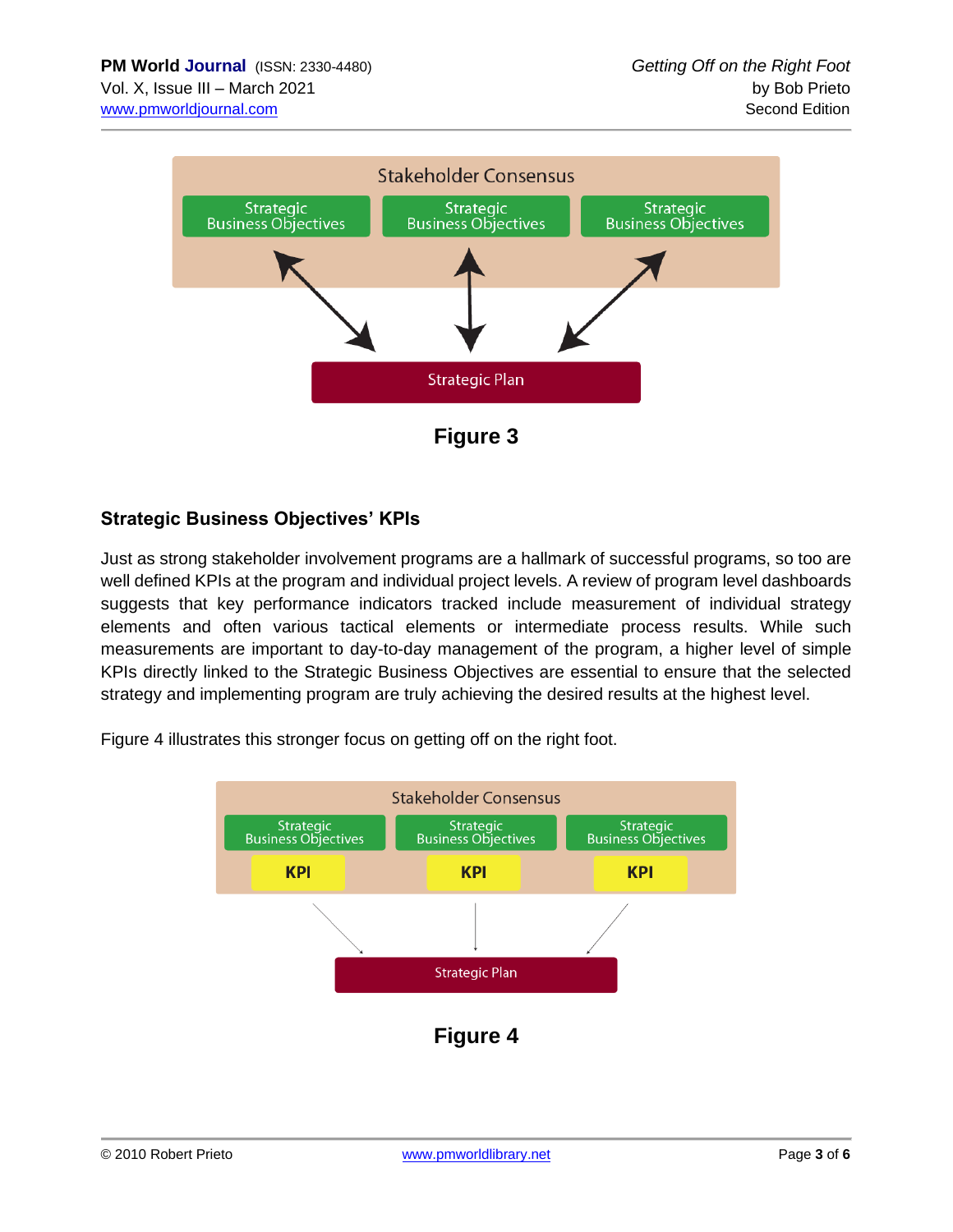## **Objective Confusion**

Within the program and project levels, individual function, project and task activities will have specific objectives. This is not only appropriate but necessary. However, it is essential that these subordinate objectives remain just that – subordinate. A review of programs experiencing cost or schedule growth uncover evidence that these subordinate objectives have been allowed to rise to equal or at times superior status than the top level strategic business objectives. These added objectives may act as unnecessary constraints or have the effect of expanding the scope of the endeavor.

Alignment at all levels is key and a cascading of objectives should be reviewed periodically to ensure continued primacy of the organization's strategic business objectives.





### **A Strengthened Model for Strategic Business Objectives**

A strengthened model for ensuring the strategic business objectives that underpin a program are met is built on three key principles:

- early internal and external shareholder consensus on the strategic business objectives
- top level KPIs directly linked to top level strategic business objectives
- alignment of objectives as they cascade down through strategy, program, project and task opportunities

Successful program management begins by getting off on the right foot.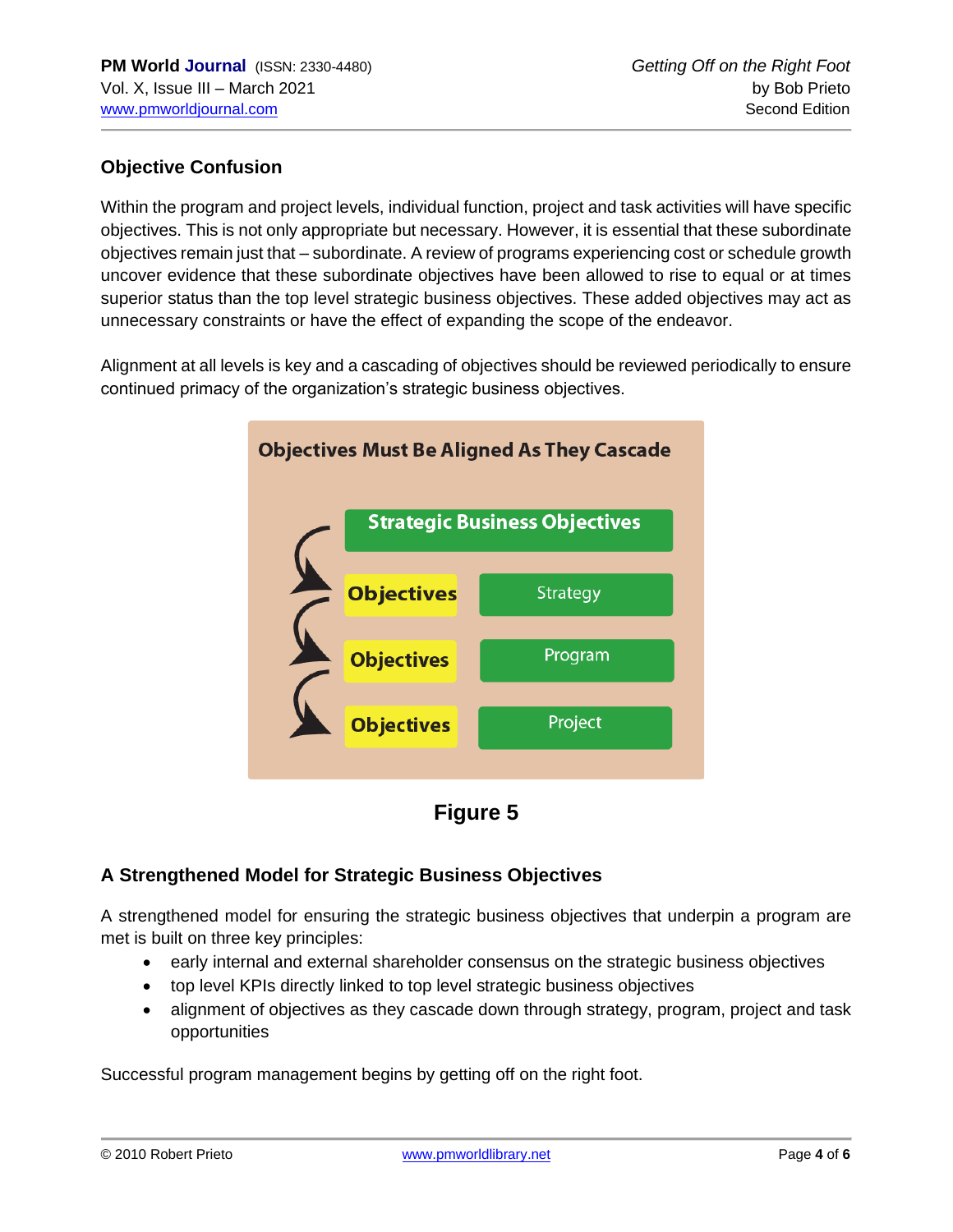

**Figure 6**

## **References**

- **1.** Prieto, R. (2008). Strategic Program Management; published by the Construction Management Association of America (CMAA); ISBN 978-0-9815612-1-9; July 24
- **2.** Prieto, R. (2010). Topics in Strategic Program Management; ISBN 978-0-557-52887-5; July